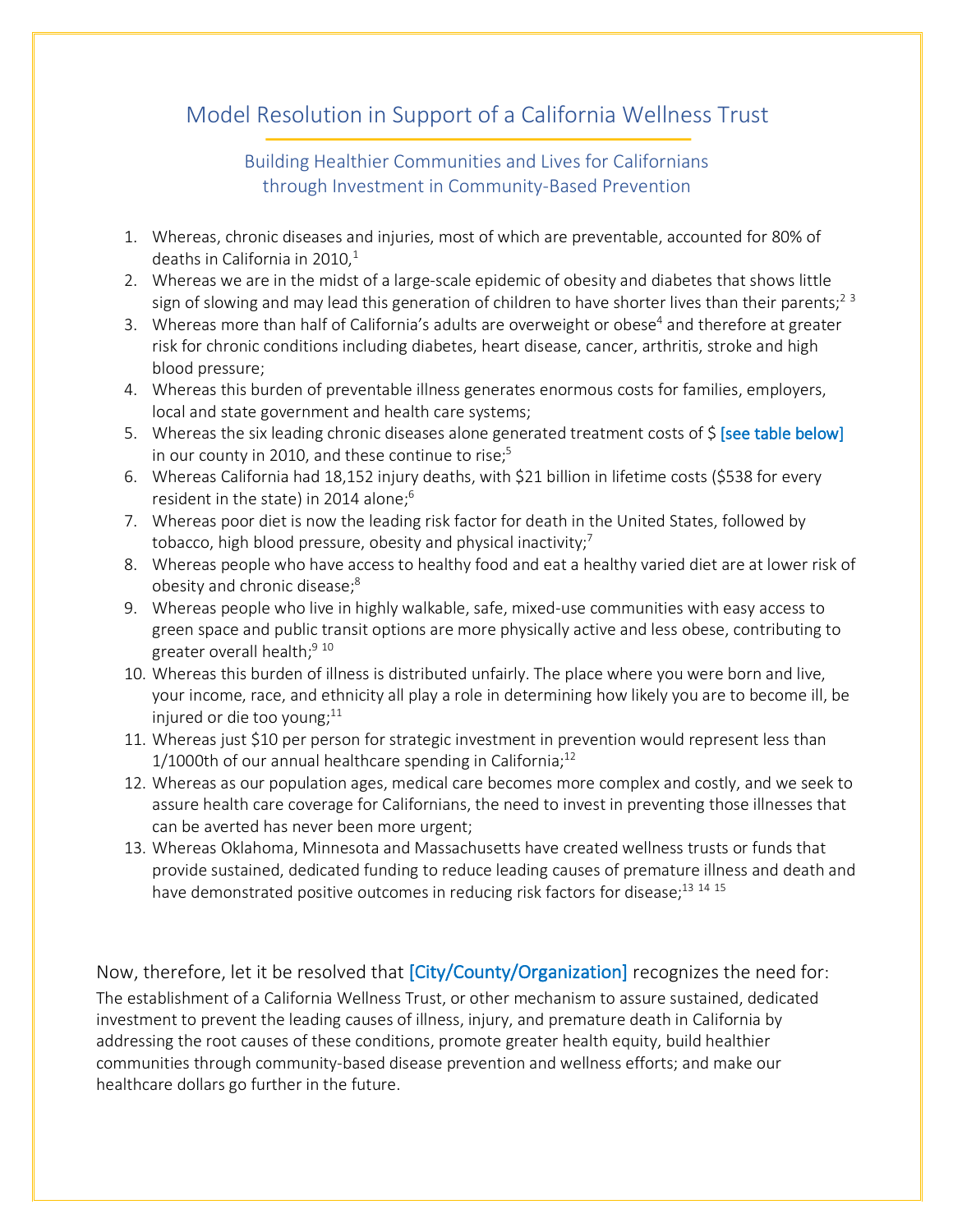## For all cities/counties/organizations where it is feasible for them to recognize the need for taxation revenue, include this section (can be deleted if not):

Furthermore, we recognize the need for new revenue sources to assure and sustain these investments, including the use of taxation of unhealthy products that substantially contribute to the burden of preventable illness, such as sugar sweetened beverages or alcohol, to support these efforts.

## References:

 $\overline{a}$ 

<sup>4</sup> Centers for Disease Control and Prevention. Nutrition, Physical Activity, and Obesity: Data, Trends and Maps. Accessed at: https://www.cdc.gov/nccdphp/dnpao/data-trends-maps/index.html.

<sup>5</sup> Brown, P., Gonzalez, M., Dhaul, R.S. (2015). Cost of Chronic Disease in California: Estimates at County Level. Journal of Public Health Management & Practice, 21,10-19.

 $6$  Luo, F., Florence ,C. (2014). State-Level Lifetime Medical and Work-Loss Costs of Fatal Injuries  $-$  United States. MMWR Morbidity Mortality Weekly Rep 2017;66:1–11.

 $^7$  US Burden of Disease Collaborators (2018). The State of US Health, 1990-2016 Burden of Diseases, Injuries and Risk Factors Among US States. Accessed at: https://jamanetwork.com/journals/jama/fullarticle/2678018.

 $9$  Doyle, S, Kelly-Schwartz, A., Schlossberg, M. et al. Active community environments and health: the relationship of walkable and safe communities to individua., health. J Am Plann Assoc. 2006;72:19-31.

 $10$  Saelens BE, Sallis JF, Frank LD. Environmental correlates of walking and cycling: findings from the transportation, urban design, and planning literatures. Ann Behav Med. 2003;25:80.

 $11$  Arcaya, M., C., Arcaya, A., Subramanian, S., V. (2015). Inequalities in health: Definitions, concepts and theories. Global Health Action. Accessed at: https://www.ncbi.nlm.nih.gov/pmc/articles/PMC4481045/.

<sup>12</sup> Health Care Costs 101: A Continuing Economic Threat. (2018, May). California Health Care Almanac. Accessed at: https://www.chcf.org/wpcontent/uploads/2018/05/HealthCareCosts18.pdf.

<sup>13</sup> TSET (2017). Oklahoma Tobacco Settlement Endowment Trust. FY 2017 Annual Report. Accessed at:

https://tset.ok.gov/sites/g/files/gmc166/f/TSETFY17\_AR.pdf.

<sup>15</sup> Institute on Urban Health Research and Practice. The Massachusetts Prevention and Wellness Trust, An Innovative Approach to Prevention as a Component of Health Care Reform. Accessed at: https://www.northeastern.edu/iuhrp/wp-content/uploads/2013/12/PreventionTrustFinalReport.pdf.

 $1$  Peck, C., Logan, J., Maizlish, N., and Van Court, J. (2013). The Burden of Chronic Disease and Injury, California, 2013. California Department of Public Health.

 $^2$  Olshansky, S.J., Passaro, D.J., Hershow, R.C., Layden, J., Carnes, B.A.,Brody, J., Hayflick, L., Ludwig, D.S. (2005). A Potential Decline in Life Expectancy in the United States in the 21st Century. New England Journal of Medicine, 352,1138-1145.

<sup>&</sup>lt;sup>3</sup> Babey SH, Wolstein J, Diamant AL, Goldstein H. Prediabetes in California: Nearly Half of California Adults on Path to Diabetes. Los Angeles, CA: UCLA Center for Health Policy Research and California Center for Public Health Advocacy, 2016.

<sup>8</sup> United State Department of Agriculture. (2009). Access to Affordable and Nutritious Food: Measuring and Understanding Food Deserts and Their Consequences. Report to Congress. Accessed at: https://www.ers.usda.gov/webdocs/publications/42711/12716\_ap036\_1\_.pdf.

<sup>14</sup> Minnesota Department of Health. (2017). Minnesota's Statewide Health Improvement Partnership (SHIP) Report to the Minnesota Legislature Fiscal Year 2016-17. Accessed at: http://www.health.state.mn.us/divs/oshii/ship/pdfs/ship-leg-report-16-17.pdf.